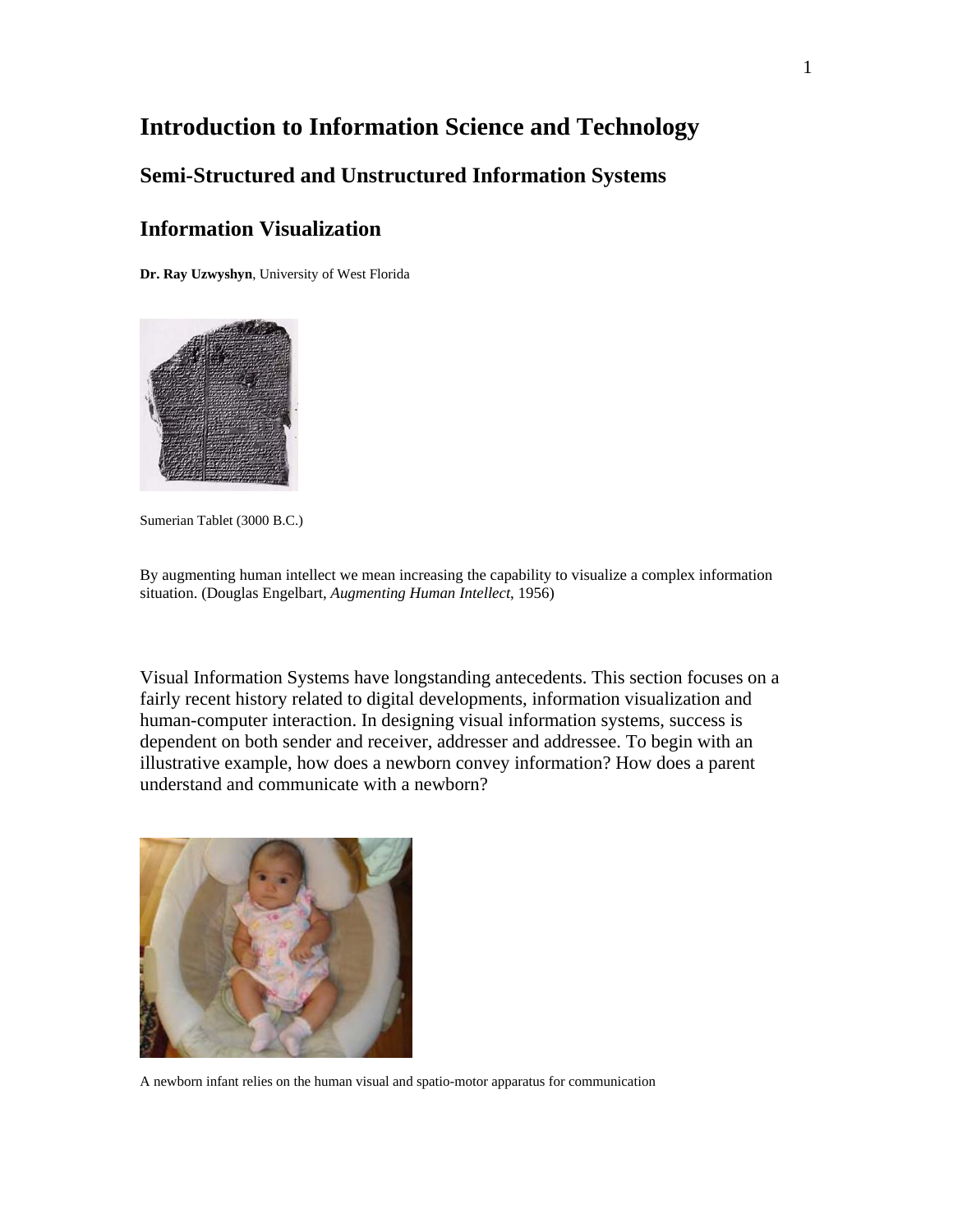In their first months, infants let out largely undifferentiated gestures and cries. Language is unfixed, largely 'free floating'—communication predicated on social, or phatic, aspects. The entire human somatic apparatus—head, body, hands, feet, eyes, spine participate in a communicative gestural practice to make primary needs known. A visual language between parents and child develops as a community of gestural practice. Roman Jakobson's *Structural Model of Communicative Functions* (1963) is useful in characterizing these natal information systems.



Roman Jakobson's *Structural Model of Communicative Function* (1963)

For information visualization, the preferred mode of contact and code between addresser and addressee is defined through vision and the visual. Information visualization to a large extent poses and answers questions regarding how to best materialize complex relationships through visual methodologies. Donald Norman has put this with regards to the digital, the pragmatic implementation of information visualization is the first step in human-computer interaction and should naturally include all perceptual systems auditory, spatio-temporal, motor and tactile.

## **20th Century Visual Theoreticians**

An important strand of  $20<sup>th</sup>$  century Information visualization research begins to crystallize with John Tukey, Rudolph Arnheim, Erwin Panofsky and their surrounding school's early explorations on visual systems, statistics, aesthetics, perception and the visual. These schools' legacy would be more widely systematized by various later figures. For example, Edward Tufte's important books on information visualization, *The Visual Display of Quantitative Information* and *Envisioning Information*, encourage the use of visual paradigms to augment understanding of complex relationships by synthesizing both statistics and aesthetic dimensions.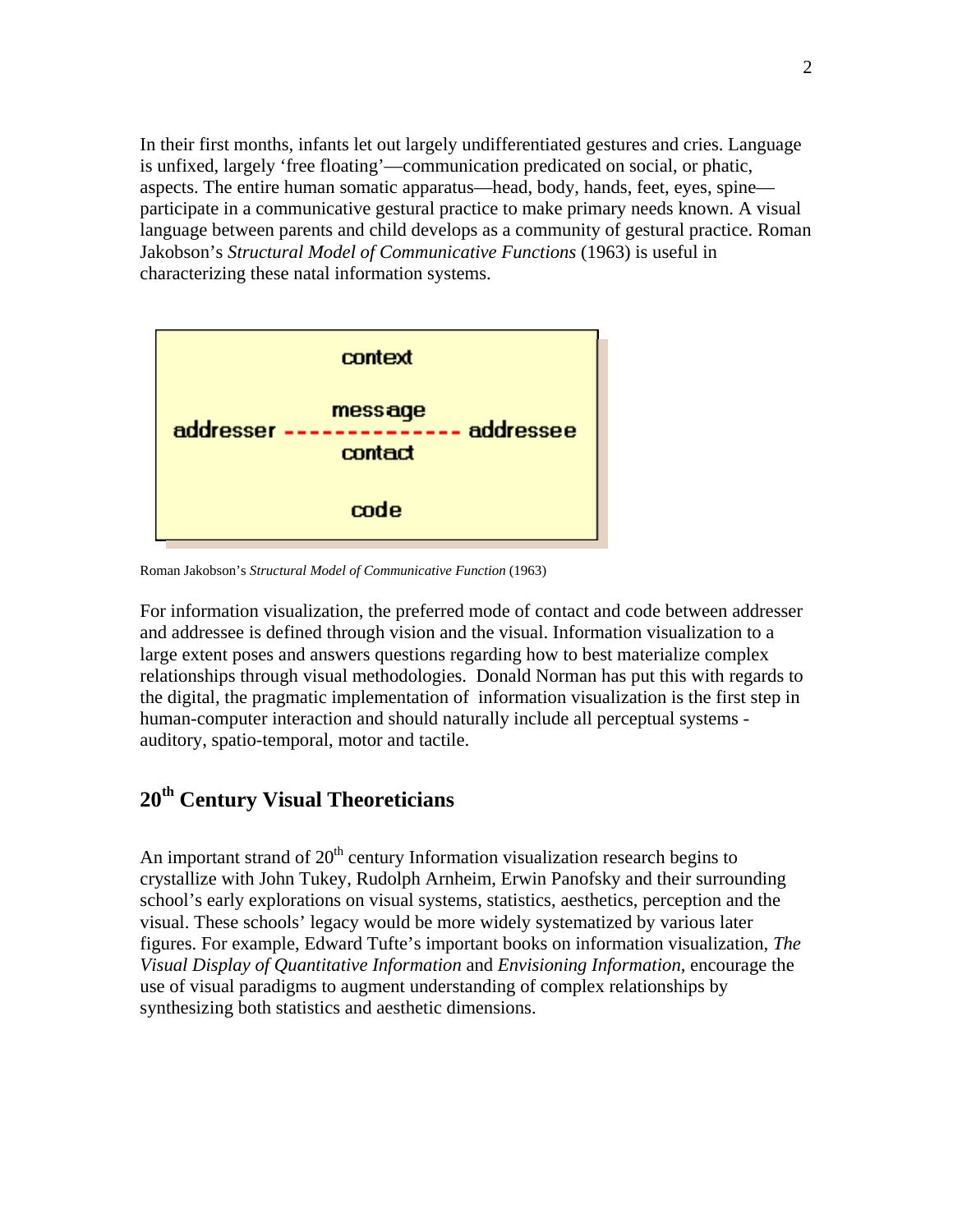

Tufte would self-publish his books which would become standards on visualization.

A little earlier, Jacques Bertin, the French cartographer and geographer, introduces a suite of ideas parallel to Tufte's, cogently detailed in *Semiologie Graphique*. The basis of Bertin's work is the acknowledgement that graphic tools present a set of signs and a rulebased language that allow one to transcribe existing complex relations of difference among qualitative and quantitative data.



Bertin's North America English translation *of Semiologie Graphique* did not appear until 15 years after the original 1967 publication

For Bertin and Tufte, the power of visual perception and graphic presentation has a double function, serving both as a tool for discovery and to augment cognition. Ideas emanating from the orbits surrounding these figures subsequently later influenced a generation of information system designers. To note, the sometimes overlooked visual semiological school provides room for further exploration. Although currently out of fashion, Robert Stam's, *New Vocabularies in Film Semiotics: Structuralism, Poststructuralism and Beyond*, which delineates structuralist visual taxonomies through an analysis of film grammar, would be a fertile unexplored avenue.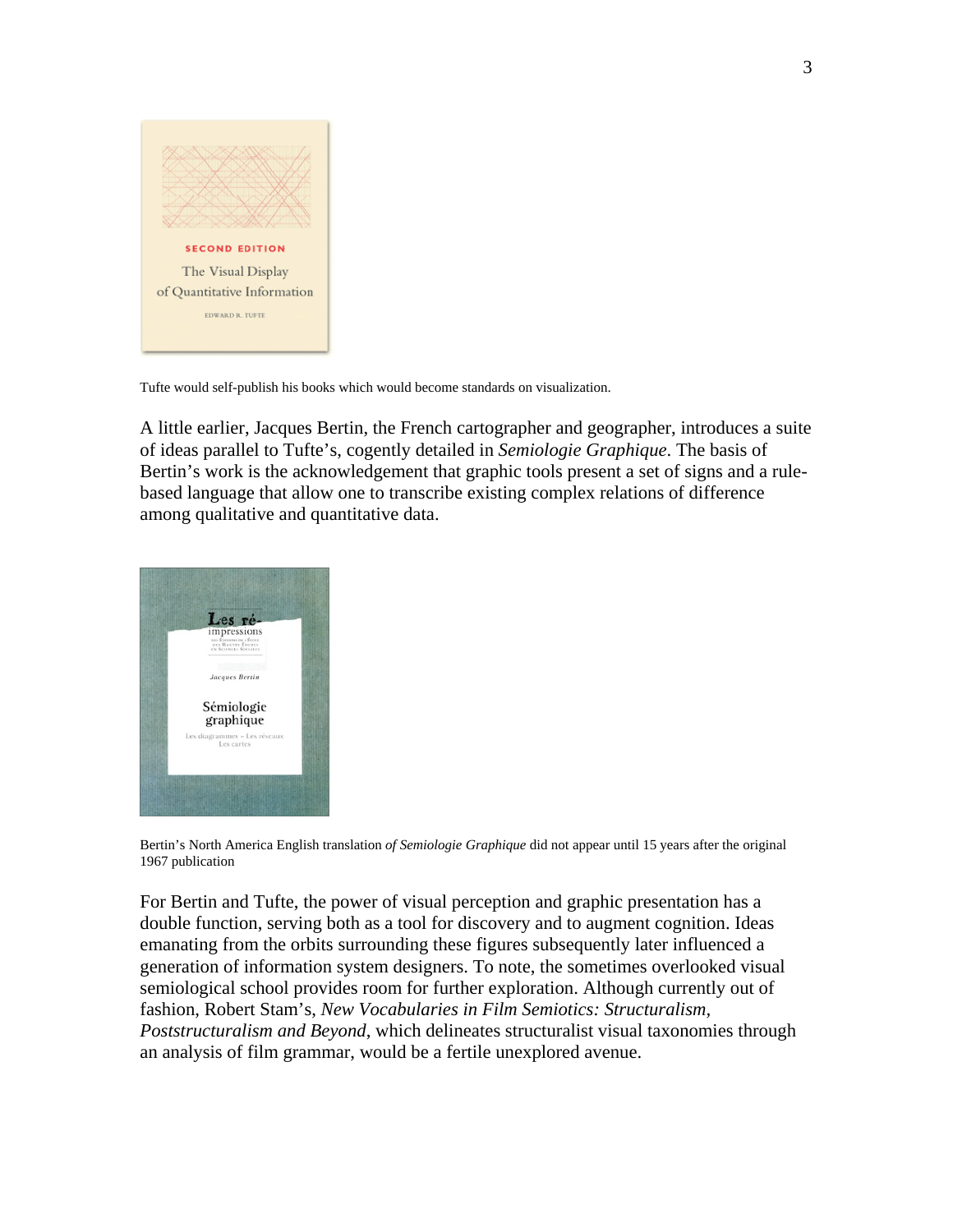## **Computing and Information Visualization**



Waypoint Color Synchronized Dual Screen Radar and Chart, circa 1974.

Interest in wider pragmatic possibilities of information visualization began to explode with the beginnings of the micro-computing revolution during the late 1960s and early 1970s. During this period computing costs declined rapidly; this prompted the rise and cheaper costs of the workstation, access to more robust processing capabilities and the willingness of experts from disparate groups to think across disciplines.

As the price of computing power declined, universities and research-oriented institutions took advantage of new developments in technology to move research initiatives from realms of interdisciplinary journals to information visualization products, interfaces and services. A good example of an early innovator was the visual designer and researcher, Muriel Cooper. Bringing a heterodox visual design agenda to the engineering-dominated halls of MIT, Cooper took advantage of new computing possibilities to synthesize visual design concepts with computer and information design.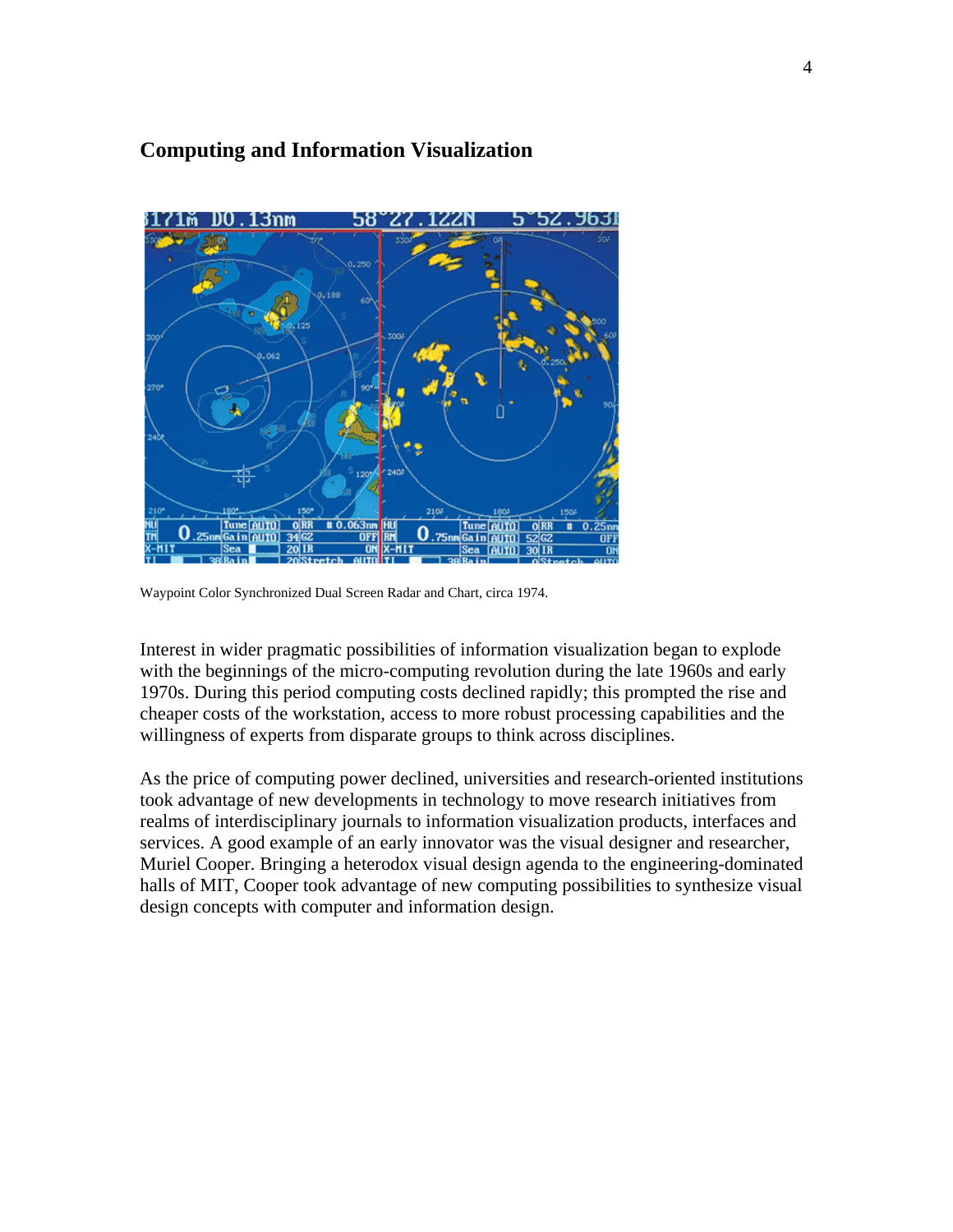

[MIT Visual Language Workshop, Circa 1978.](http://cavs.mit.edu/artists.html?id=264,571) 

The experiments and legacy of MIT's Visual Language Workshop, which Cooper initiated, lent credibility to a fledgling discipline. Essentially, Cooper began mapping principles of modern graphic design to the display of digital information. Informed by people such as Tufte, Bertin, Arnheim, Gombrich and more eclectic sources such as Bauhaus architectural modernists and early film theoreticians, theoretical conceptualizations became grist for new digital possibilities such as information landscapes, cartographic fly-throughs and the use of three-dimensionality to structure complex information systems.



Muriel Coopers' cover design for Robert Venturi's *Learning from Las Vegas* (MIT, 1972)

Cooper's and her students' work introduced many in the next generation of innovators to new possibilities for computers and the potential use of graphics to build information systems and enhance information conceptualization through visualization, aesthetics and interactive methodologies.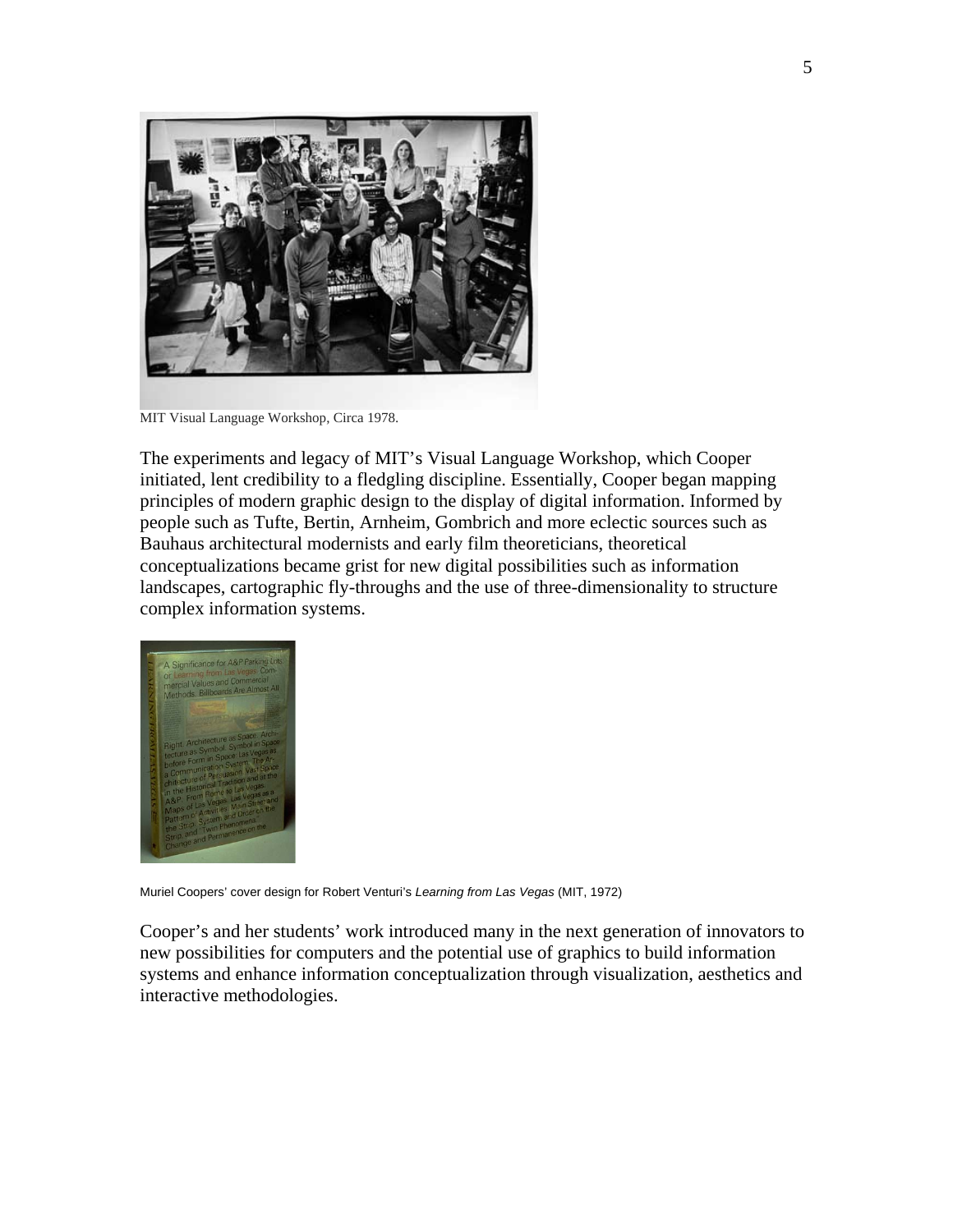

Early Cooper Zoomable Typographic Map – Weather had previously been reported by talking heads.

Now-commonplace displays such as typographic landscapes, interactive visual media and cartographic zoomable maps were pioneered by the MIT *Visual Language Workshop*. The computer interface at the time was still predominantly command-line interaction, unlike the graphical interfaces common today.



Typical computer interface circa 1983, empty screen and the command line dominate

Cooper's doctoral students contributed to the nascent field of information visualization from a variety of perspectives. For example, David Small developed innovative methods to visualize the human genome.



David Small, Fly-through Chromosome Approach: Genome Visualization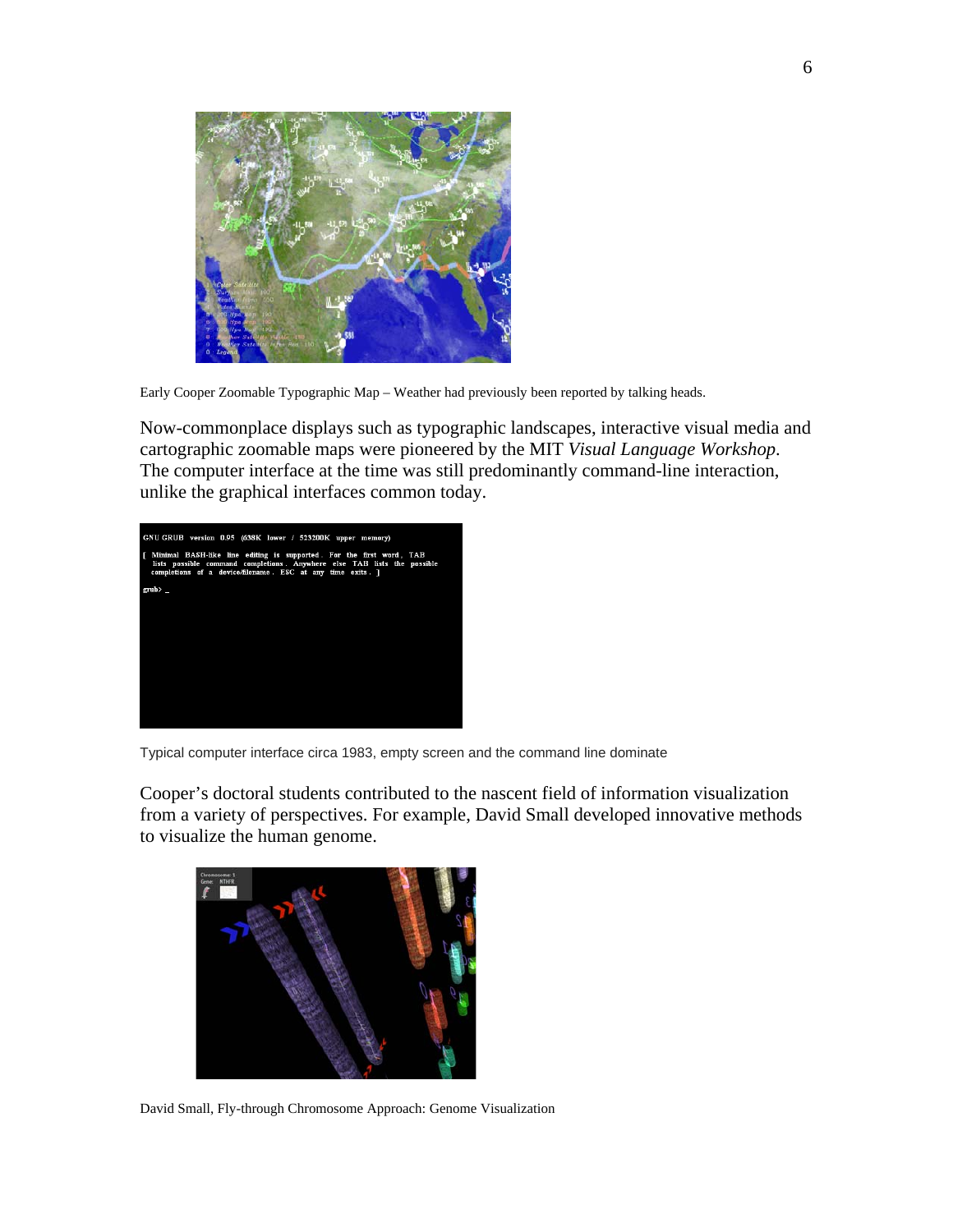Further synthesizing these interdisciplinary trends, Ben Shneiderman founded the *Human Computer Interaction Laboratory* at the University of Maryland, College Park. This group was known for its strong focus on visual models and information visualization strategies for human usability. Here, they pioneered progressive interactive interface design possibilities for digital libraries including dynamic database queries, starfield displays for information recognition and treemap methodologies to visualize and interactively explore large data sets.





HCIL Treemap, large-scale database visualization (circa 1990) Starfield Display (1994), Later Commercialized as Spotfire

As information visualization research and products flourished on university research campuses, efforts were stepped up at innovative U.S. companies and their research arms, particularly, Bell Labs, Xerox PARC and a nascent computer manufacturer called Apple. Bringing together a disparate group of thinkers in the early 1970s, PARC built upon the U.S. military's innovative early research work with visualization at DARPA (*Defense Advanced Research Projects Agency*).

Early projects were prescient. For example, Doug Engelbart's *Aspen Movie Map* presented an interactive digital video tour of Aspen Colorado, a system more widely realized in commercial products such as *Google Maps* some thirty years later.



A screenshot of the Aspen Movie Map (1978). The navigation schema here became commonplace some 30 years later. The touch screen possibilities have yet to be realized on wider commercial levels.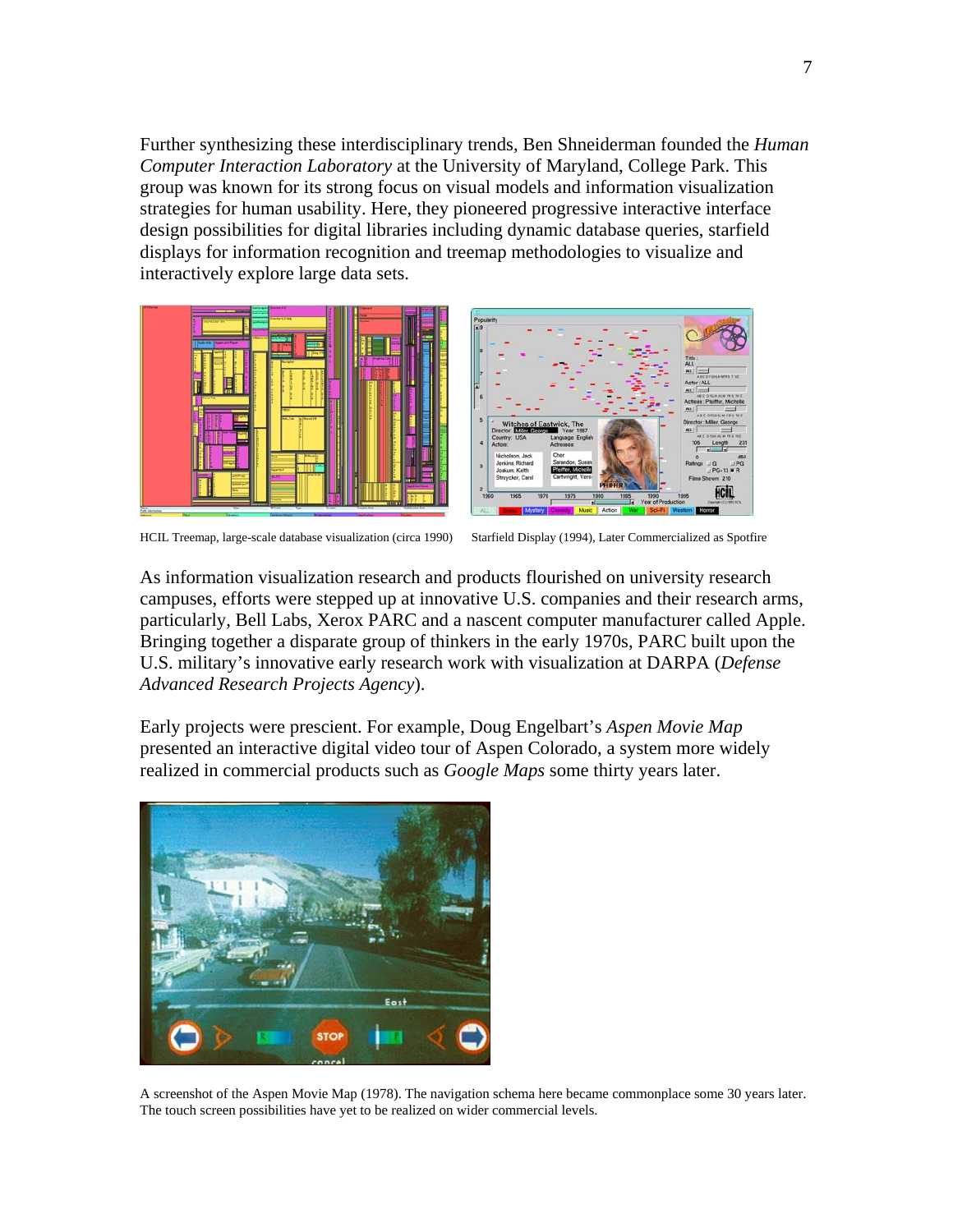Better known is the PARC invention, in 1979, of the graphical interface (GUI) using icons, windows and frames. These ideas were first popularized by Apple's Macintosh computer and later duplicated in the Microsoft Windows operating system.



Early Xerox graphical Interface (Star, circa 1979). Note the use of icons, folders for directories and multiple window/frame structures - information visualization metaphors now ubiquitous on computing platforms.

To say the least, this was a prolific phase for the exploration and development of future information visualization possibilities. A good source for this period of innovation is Jock Mckinley and Stuart Card's early years compilation, *Readings in Information Visualization: Using Vision to Think*.



*Readings in Information Visualization: Using Vision to Think* (1999). Many ideas presented in these early articles hold promise for future implementation.

Many of these information visualization research experiments became standard in subsequent computer developments but several remain unique and unrealized on commercial levels. Much of the territory remains fertile for further exploration.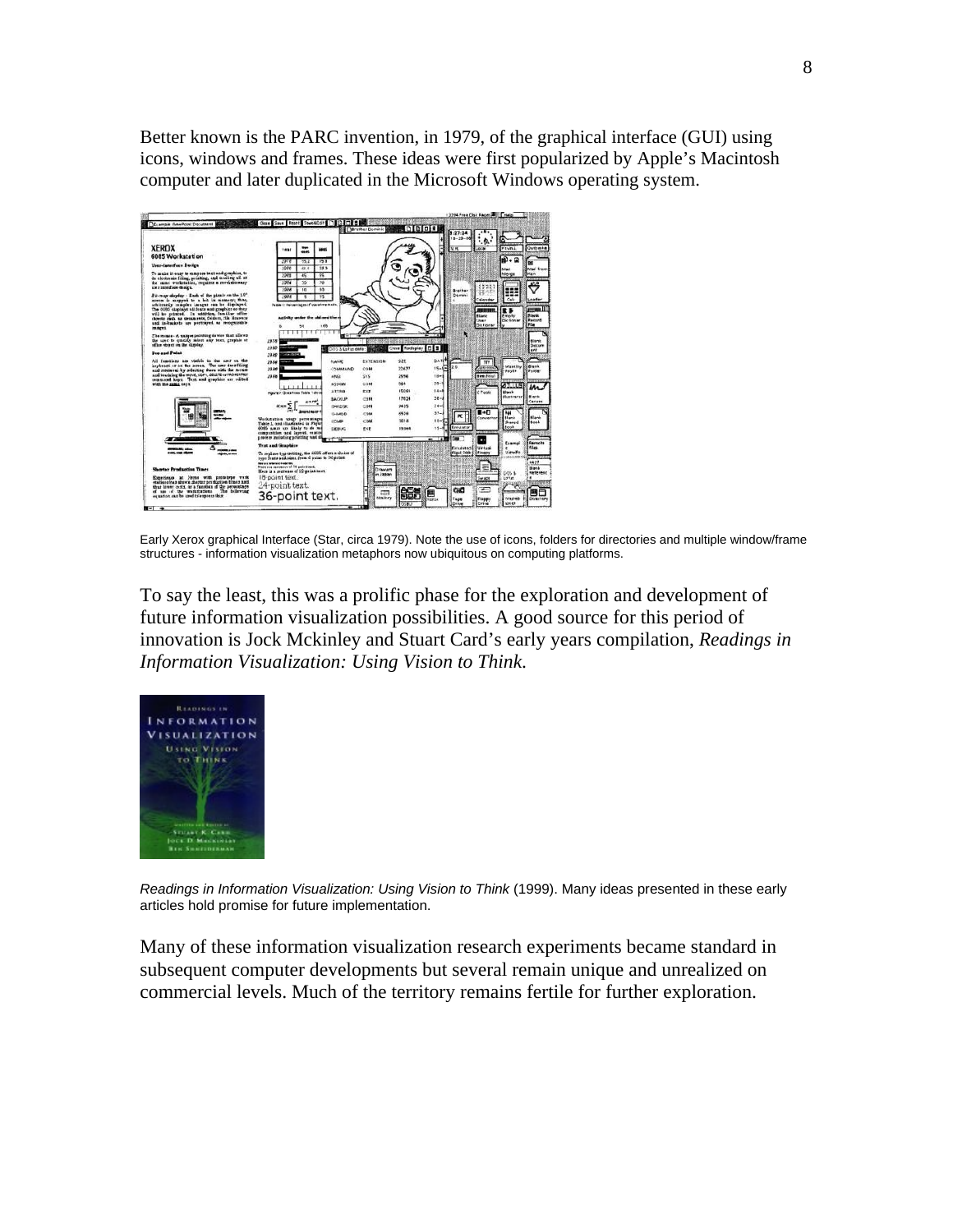### **Information Visualization Flowers**

The late nineties and turn of the millennium heralded a renaissance in dissemination and productivity for information visualization. Two major trends converged during this period: the rapid adoption of research by information visualization's pioneers and the work's democratization by a new generation of practitioners who had access to wider bandwidth networks.

John Maeda built on Cooper's legacy at MIT, establishing the *Aesthetics and Computation* group. This was emblematic of a late '90s trend for classically trained computer and information scientists to work with aesthetic paradigms.



Maeda's invitation to designer Paul Rand for a series of lectures at MIT and the Media Lab, 1996

Maeda's teaching and work influenced directions of information design as a tool for expression combining skilled computer programming with openness to aesthetics and information design. This work helped champion the interactive motion graphics that are commonplace on the Internet today.



John Maeda's *Design by Numbers* (2001) with foreword by Museum of Modern Art Curator of Architecture and Design, Paola Antonelli

Maeda's *Design by Numbers* project was a global initiative to teach visual artists about computer programming through a freely available, custom, software system. The book's foreword by Paola Antonelli, curator of the *Department of Architecture and Design* at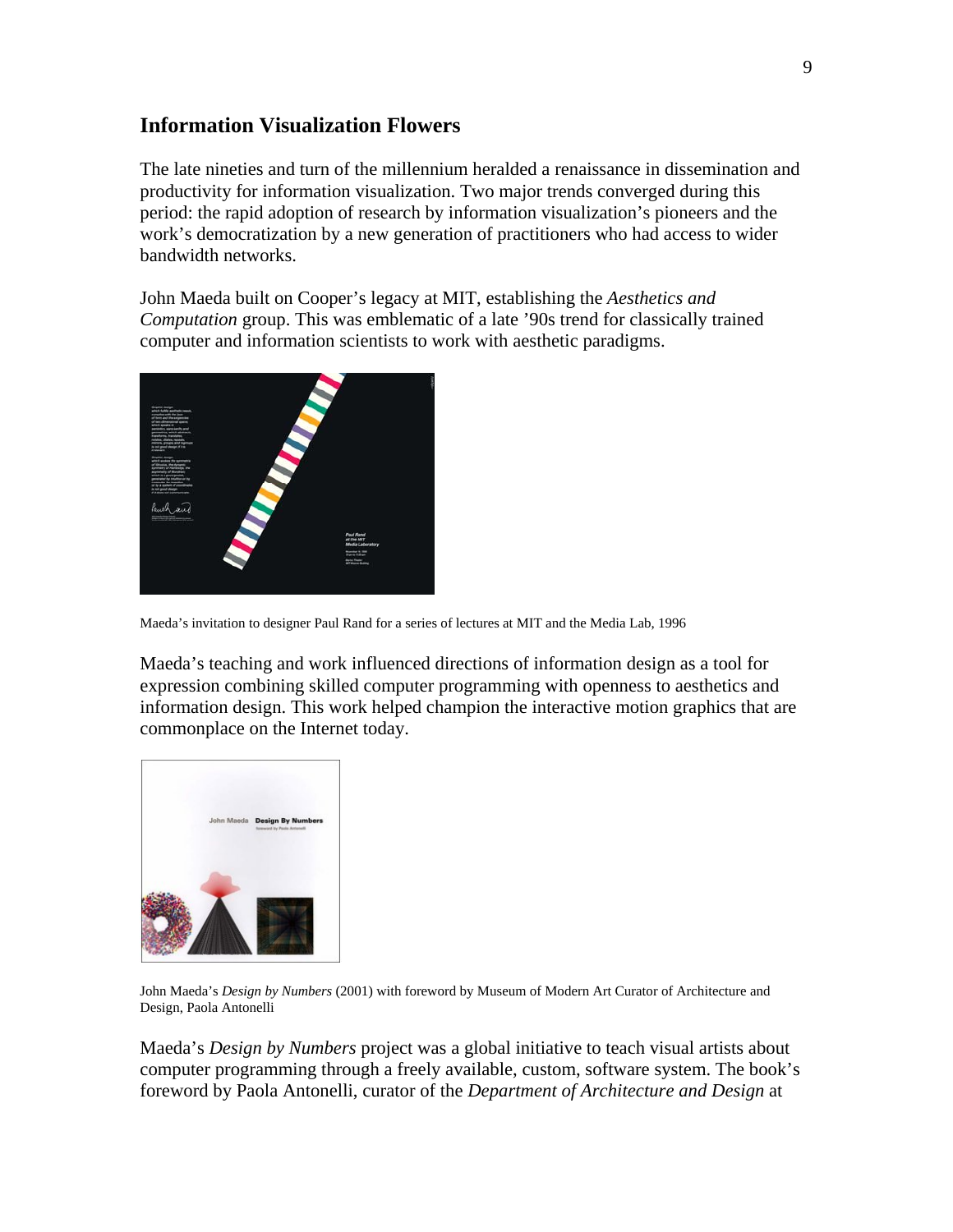New York's Museum of Modern Art, spoke of information visualization's lofty period ambitions — to synthesize previously segregated disciplines of aesthetics and technology, right and left brain, through the fulcrum of information visualization.

Blurring of lines between programming and art, design and information, spread with the proliferation of networked computer applications and possibilities for further synthesis of graphic manipulation and computer programming. This could be seen through the rise of new hybrid applications such as Macromedia (now Adobe) Flash programming/graphical environment.





Early Macromedia Flash logo **Flash Interface (notice the top timeline)** Flash Interface (notice the top timeline)

Flash presented a networked application environment in which previously segregated and traditionally left-brain, programming logic could be combined with right-brain, visual tools in a syncretic modality.



Yugo Nakamura's Flash Programmed *Nervous Matrix on Mona Lisa* (1999)

As a graphic design and web animation program, Flash offered artists a new tool for online design. Its increasingly robust object-oriented programming environment provided interactive programming and information visualization possibilities previously restricted to high-end research institutions with heavyweight programming capacity. Flash combined two previously out-of-reach capabilities in a single, economical, commercially available program with backend database connectivity. This extended the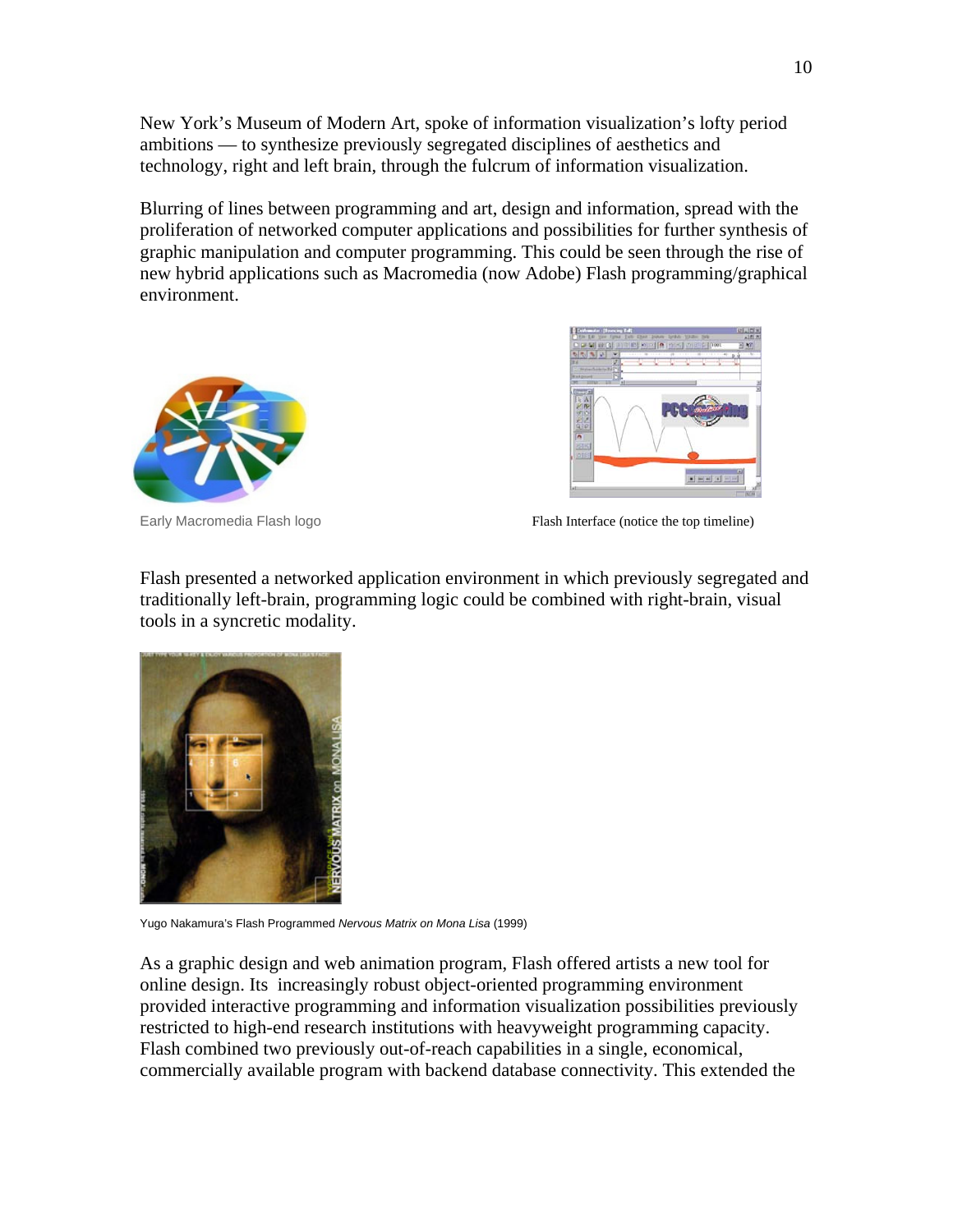range of information visualization, interface and application design to a larger design/programming community.



Early Flash Typographic Subject Heading TAG Cloud Flythrough, Jared Tarbell 2002

Early Flash programming/design pioneers such as Joshua Davis, Yugo Nakamura, Eric Natzke and Jared Tarbell brought possibilities for information visualization to the web, pushing limits for a new level of global dialogue and innovation. Combining traditional information architecture and interactive navigation created a range of new possibility for information visualization with interface design. The previous command-line queryresponse interface and scrolling list metaphor for information display was overturned. Looking a little closer, at Tarbell's visualized fly through Tag Cloud (2002, *see appendix*  I for Tag Cloud Code), we may ask why these models provide clues to re envision a larger information system dataset such as that of a library catalog? The larger idea is that keywords and subject headings may be mapped to a 3D space (x,y,z) and Cartesian coordinate system based on 'subject proximity'.





In his "Discourse on the Method (1637) the philosopher Rene Descartes combined Euclidean Geometry with mathematical algebra to produce the Cartesian Coordinate System.

To step back, Rene Descartes' innovation in the seventeenth century combined mathematical algebra with Euclidean geometry inaugurating a new set of scientific possibility through the Cartesian coordinate system (x, y axis) and analytic geometry. A little later in the eighteenth century, George Boole combined this same algebraic notation with Greek postulate logic to give us Boolean logic and logical operators prefiguring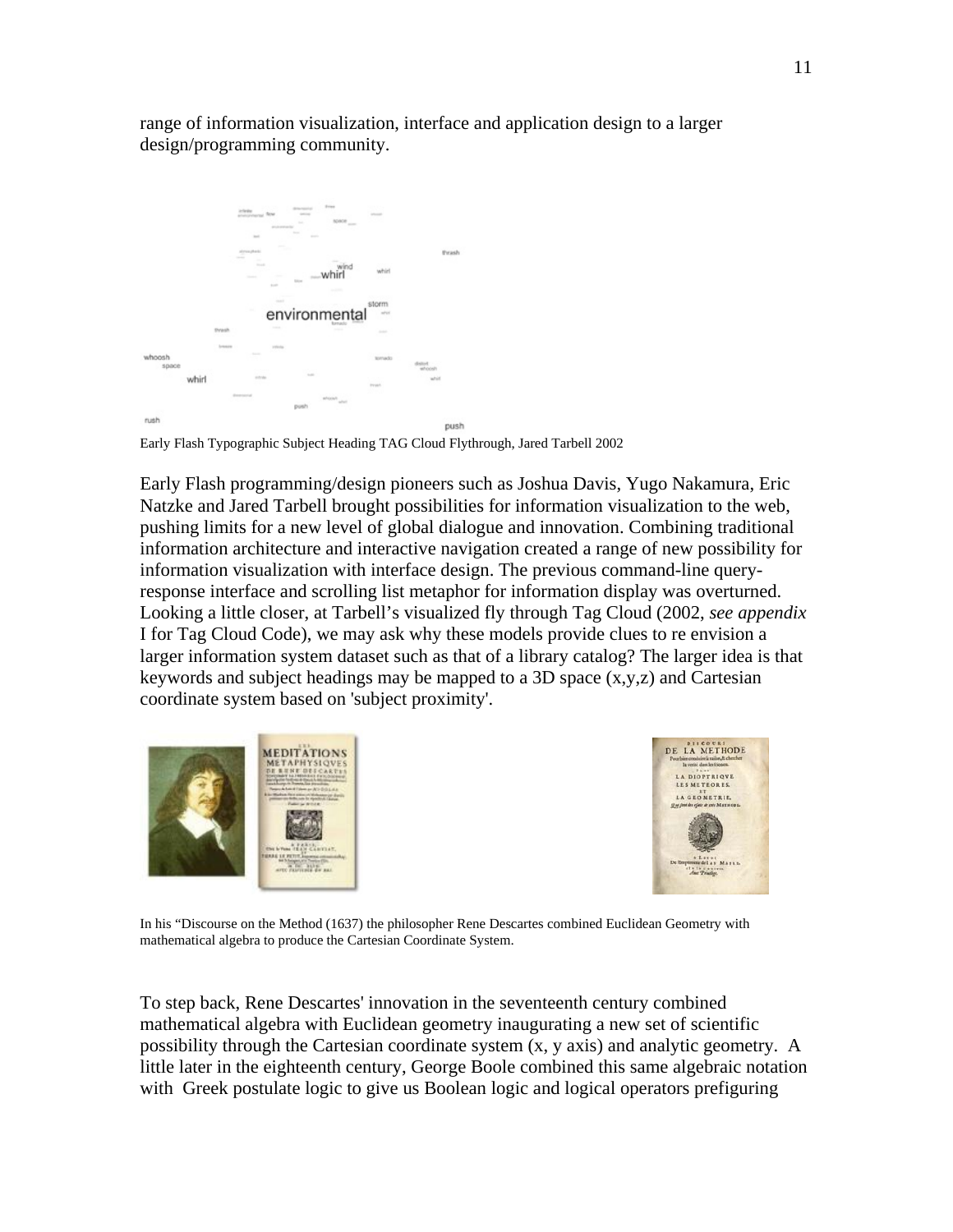much of our dominant information system database search methodology. In the early  $20<sup>th</sup>$  century, Claude Shannon combined Boolean algebra and binary arithmetic with electrical switch properties to form the theoretical basis for the digital computers.

|                                                     |          | Nechaps Comded NewSearch Boother Linkflort Search as<br>(Search History)        |        | ٠                           |
|-----------------------------------------------------|----------|---------------------------------------------------------------------------------|--------|-----------------------------|
| : Cell biology<br>185<br><b>Search</b>              |          |                                                                                 |        |                             |
|                                                     | Nun Mark | THE ES (1-1) of 40)                                                             | Year   | <b>Litters</b><br>140 Found |
| н                                                   |          | <b>Q</b> Cd below                                                               |        | n                           |
|                                                     | o        | Cal Belagy A Comprehense Trages V 1 Taylor                                      | $-977$ |                             |
| X                                                   |          | Col Bology A Comprehense Traster V.2 Taylor                                     | 1979   |                             |
| z                                                   | ٥        | Cal hology A Comprehensive Treature V 3 : Taylor                                | 1985   |                             |
| s                                                   | o        | C41 Bology A Comprehensy: Treates V 4 : Taylor                                  | 1985   |                             |
| 4                                                   |          | Cal hology A Laboratory Handbook Taylor                                         | 1994   |                             |
| 71                                                  | ٥        | Cd hology A Laboratory Test RDL                                                 | 1965   |                             |
| s                                                   | ۰        | Cal Bology A Molecular Approach                                                 |        |                             |
| X                                                   | o        | C-4 holigy And Genetics Taylor                                                  | 1995   |                             |
| 30                                                  | ۰        | Cel Bology And Hatslegy                                                         |        |                             |
| m                                                   |          | <sup>Q</sup> Cd hology And Immaxings Of Leakacete Function Proceedings : Taylor | 1979   |                             |
|                                                     |          | 12 Cd being And Tracelogy Internet                                              |        |                             |
| <b>Save Marked Records</b><br><b><i>UMBANNE</i></b> |          |                                                                                 |        |                             |

Typical long scrolling list boolean logic generated information system early 2000's

With regards to our own information systems, we currently work with long scrolling lists from databases searched through Boolean logic. We search visually and scan visual screen spaces. The questions information visualization grapples with regard possibilities of combining Boolean logic and visual paradigms of online screen space through a Cartesian (x,y,z) coordinate methodology. How can a structured algebraic application of data be mapped to our own information systems and 'universes of knowledge to augment cognition and make them more searchable.



A numerically coherent taxonomy mapped to a visualized Cartesian coordinate system opens new possibilities

Dewey's early 'nineteenth century' innovation in the Dewey Decimal System (1851) was to map and systemize our universe of knowledge to a base ten decimal system (i.e., 100,  $200, 300$  = various subject categories, 110, 120, 130 = various divisions of those categories).

#### **Dewey Decimal System**

000 Generalities 100 Philosophy & psychology 200 Religion 300 Social sciences 400 Language 500 Natural sciences & mathematics 600 Technology (Applied sciences) 700 The arts 800 Literature & rhetoric 900 Geography & history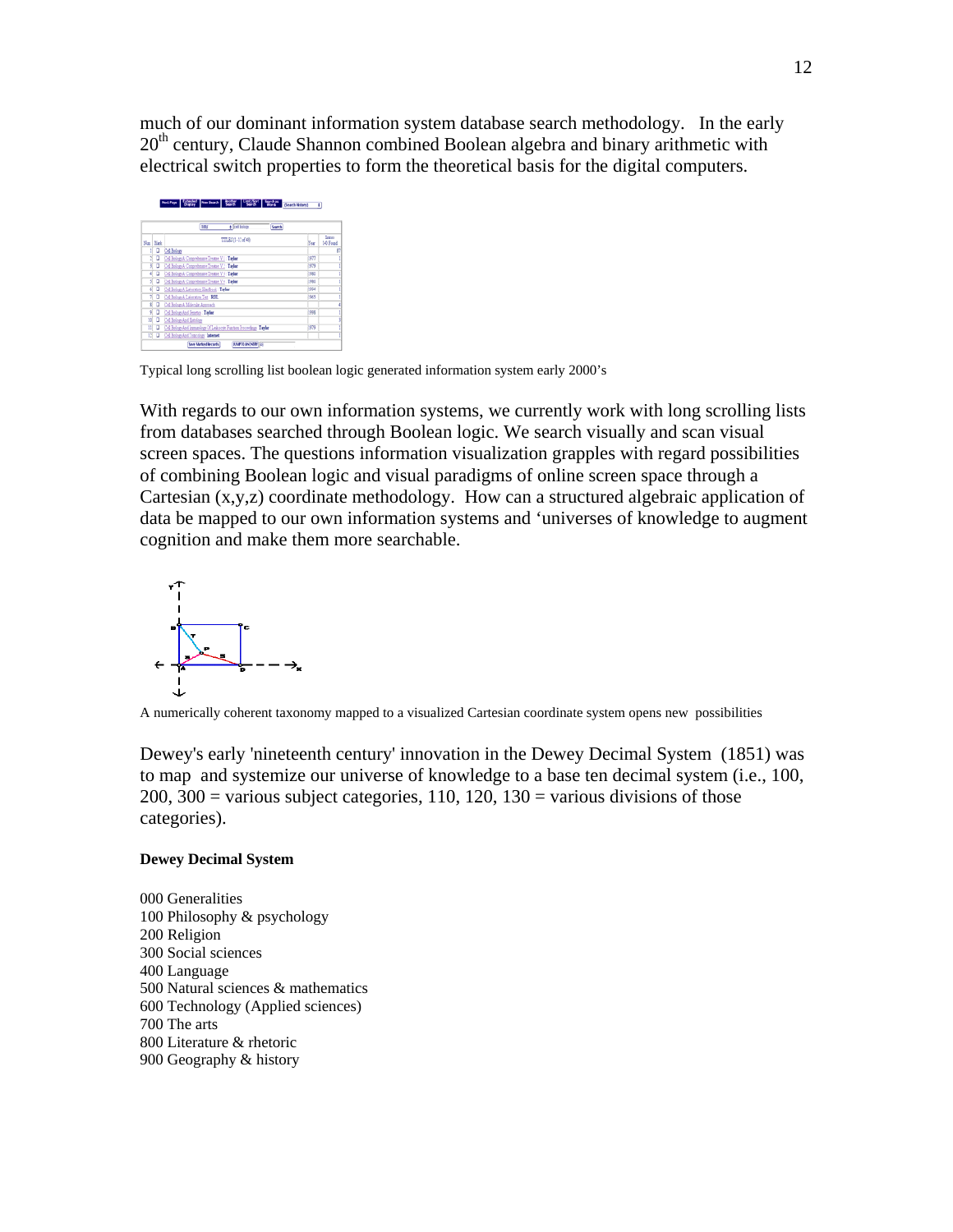This universe of knowledge mapped to a humanly created decimal system categorical/taxonomic division allows the 3D analytic geometric visual relationships mentioned above. Visualization is enabled online by mapping a numerically consistent knowledge universe to a Cartesian analytic geometric coordinate system. This allows subject categories to find each other in graphic information space. With regards to these paths of information visualization, various researchers begun to explore these possibilities digitally in the early twenty first century, among them Tim Bray (inventor of XML), a younger group of Flash programming visionaries and continuing historical groups in the American Society of Information Science and Technology. The later possibilities of attaching other media (film, sound, images, datasets) and possibilities of interactivity in this information space expanded this to explore more facile searching, pattern' recognition, knowledge augmentation and also importantly, knowledge collaboration.



What are the strategic possibilities of visually mapping knowledge sets into visual space?

This fertile period of experimentation was evident in conferences such as Lynda Weinmann's *Flash Forward* (1998-2008), where new information visualization options, computing possibilities and future challenges were born. These also set ground for later fortuitous still emergent, heterodox programming/API synergies and synthetic programming methodologies such as Machinima, Ruby on Rails and AJAX (*Asynchronous JavaScript and XML*).



Flash Tableau. Beginning in 1997 FlashForward set the groundwork for a spectrum of information visualization possibilities bringing together information science with unconventional design to create a new genre of information products.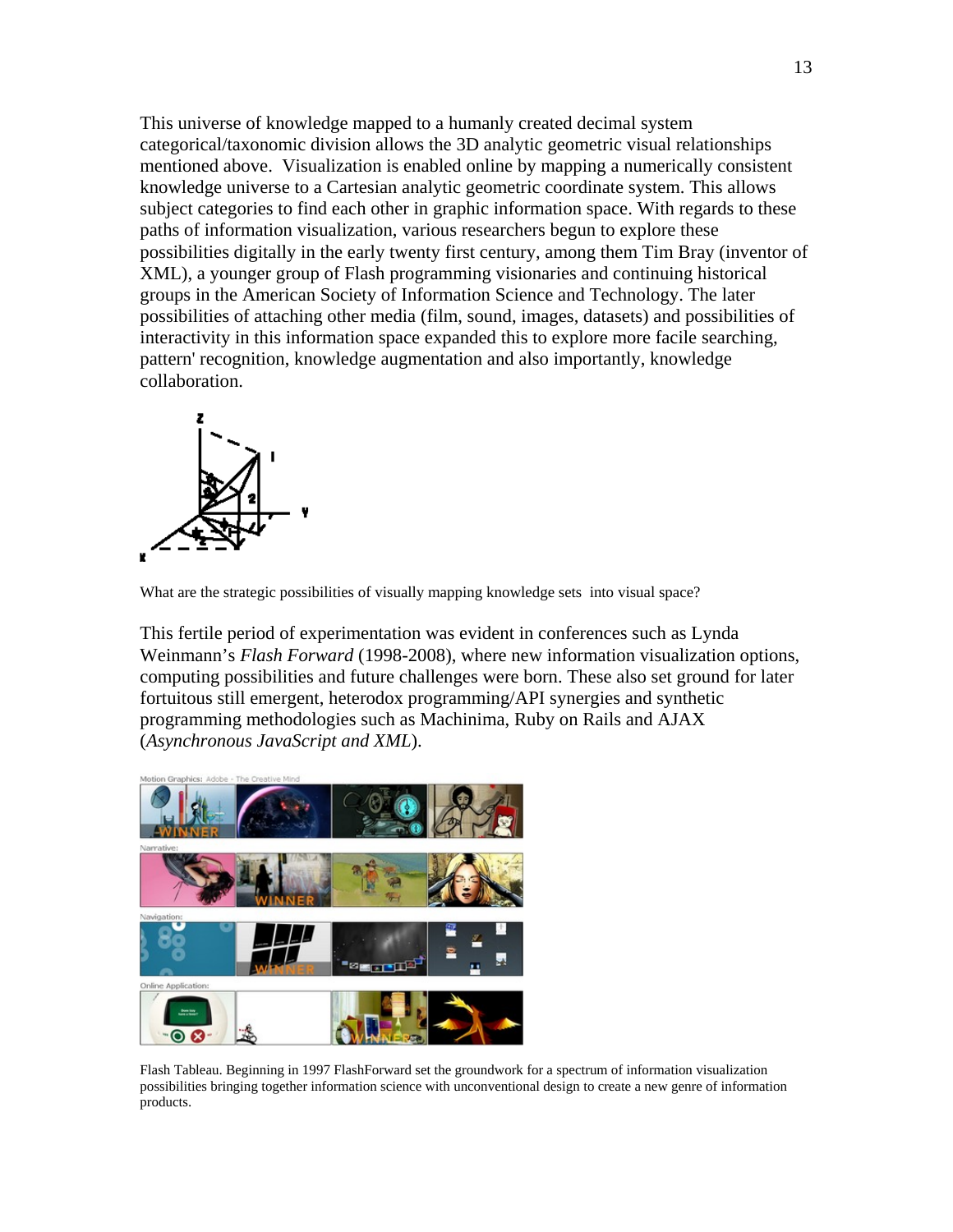### **Information Visualization Research Communities**

Information visualization research communities in the academic sphere are multidisciplinary and synthetic, to say the least. Focused groups in professional associations include the American Society for Information Science and Technology's (ASIS&T) Special Interest Group on Information Visualization, Images and Sound (SIGVIS), the Association for Computing Machinery's (ACM), Special Interest Group on Graphics and Interactive Techniques (SIGGAPH) and a few other groups dealing with similar interests and concerns (IEEE, SIGCHI. The pioneers of information visualization were an eclectic and irascible bunch who published and dipped into academic conferences in a variety of scholarly associations, society and heterodox institute journals (Korfhage, 1997). They demonstrated remarkable breadth of interdisciplinary research.

Because of the high cost of computing and limited access to computer networks many early, higher-end R&D efforts petered out. Ironically, this nadir at the higher end occurred just as effective information visualization was becoming possible on lowerpriced, commercial, networked computers. Much early research was later commercialized in specific information visualization software. A good example is Google's Image Search which used 'metadata' to conduct image retrieval though a popular search engine in 2002. These systems built on research that had earlier explored the possibility of retrieving images by adding captioning, keywords and descriptors. There is room for further exploration of earlier academic research pioneers' work but also the still largely uncharted territory of more advanced challenges presented by online digital 'video' retrieval methodologies.



**Google Image Search (2002)** is a good example of the commercialization of early academic information visualization research efforts. This continues with the Luis von Ahn inspired Google **Image Labeler** (2008).

A new wave of interest in visualization appeared in the early  $21<sup>st</sup>$  century. This was evident perhaps in the increased popularity of ACM's SIGGRAPH conferences and also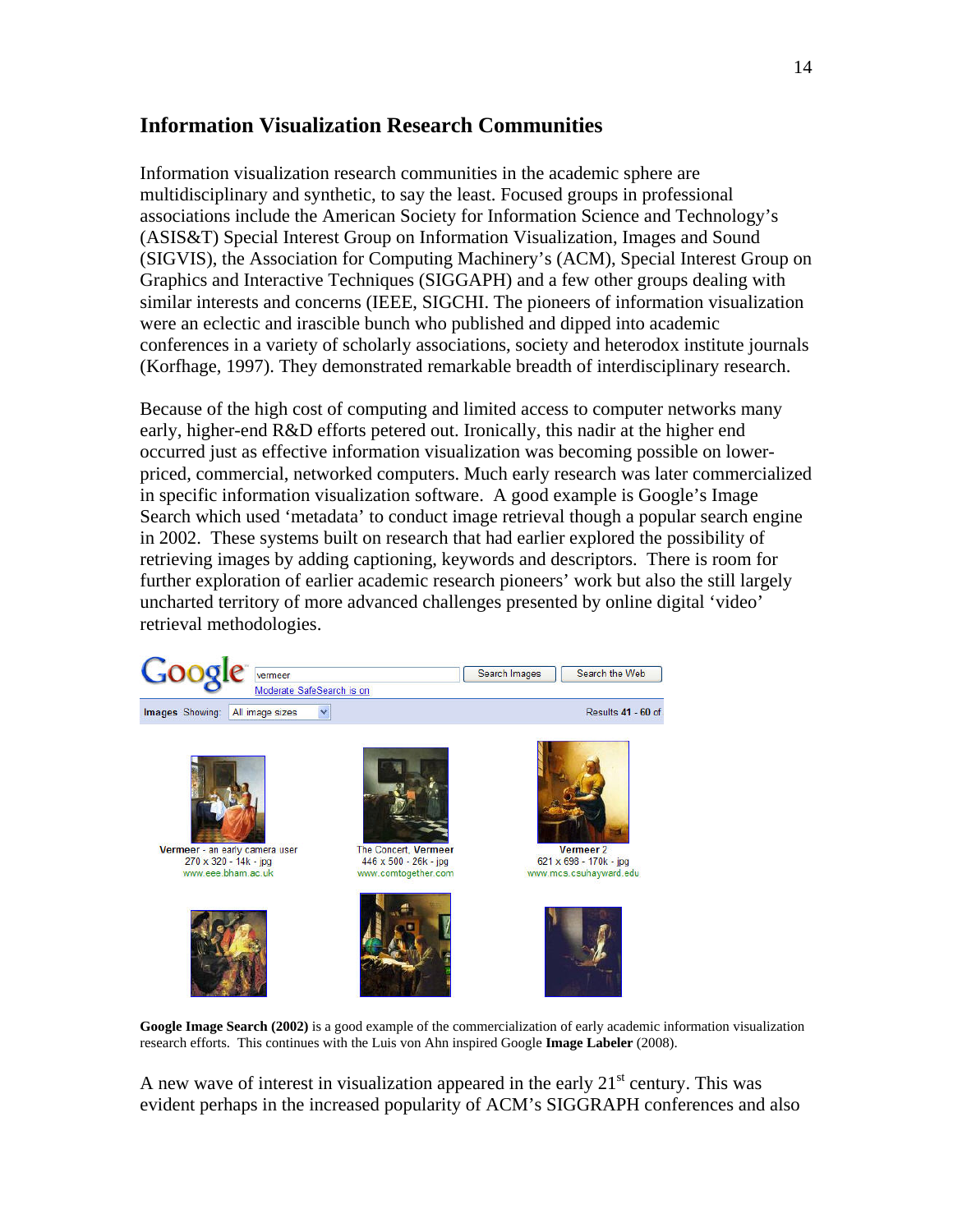in the resurrection of ASIST's SIGVIS by a new generation of practitioner/theorists. SIGVIS colloquia presented a spectrum of historical and new infovisualization topics: multimedia visualization, 3D mapping, social image tagging, digital visual copyright, video retrieval, sense-making through information visualization, visual indexing, new image browsing and progress regarding images, visualization and classification. Earlier generations of work were built upon and directions continued to remake, remix and remodel historical legacies.

#### **The Future and Future Directions**

Information visualization is a maturing discipline. Visual information systems permeate our lives from interfaces at which we sit to how we see to our world.





Deep Starfield from Hubble Telescope (2008) Hadron Particle Collider Print (2008)

To talk about information visualization is to speak of the future synergies and developments for interacting with the human perceptual apparatus. Developments in information visualization continue to expand in scope and impact. Online games are being transformed into more serious information centered endeavors. *Star Trek*'s "holodeck" may not be far off. As processing power increases and the cost of computing decreases, the potential for mapping virtual worlds for information centered applications has yet to be fully imagined.



Kate Walker, Syberia XBOX Game 2003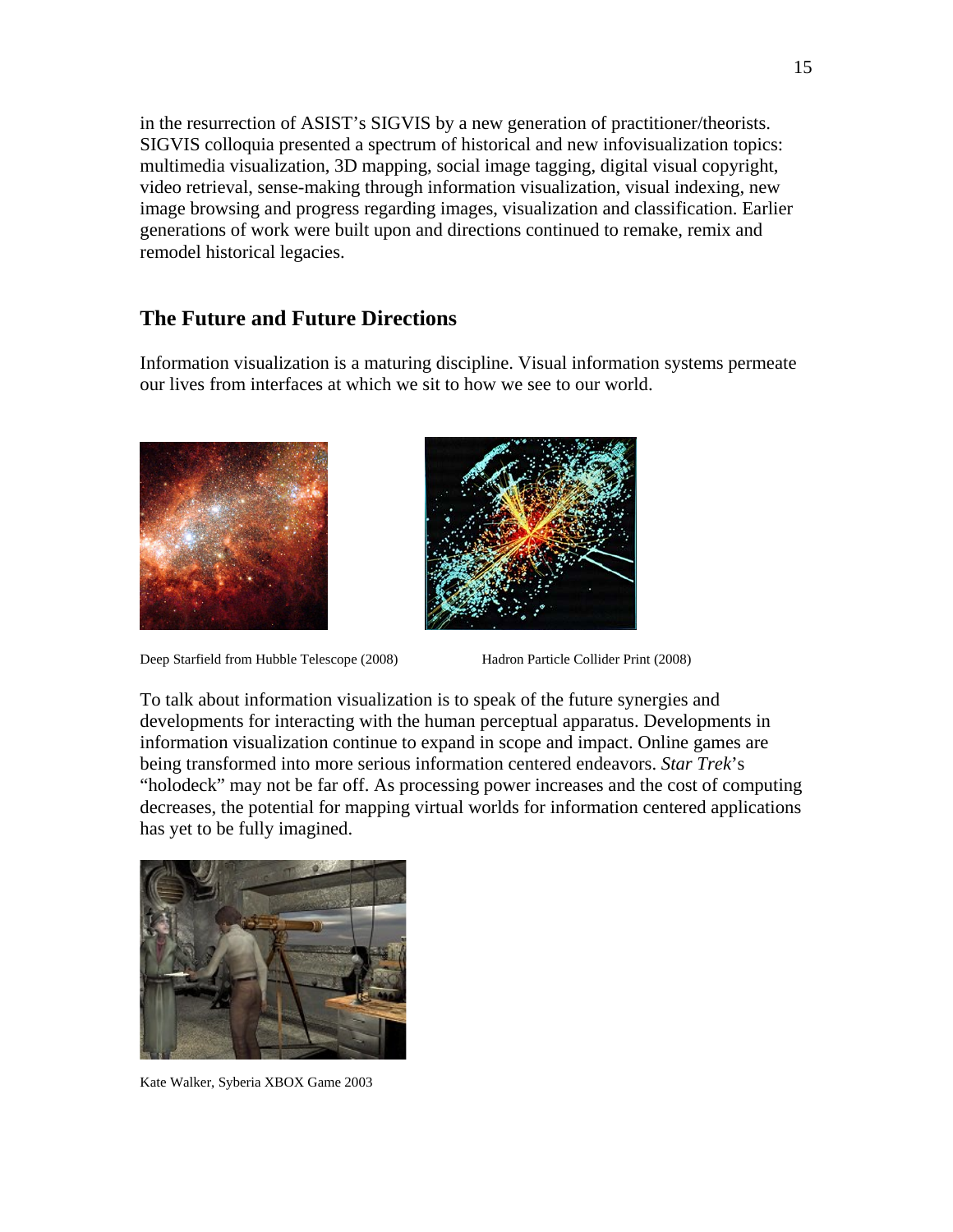For current information system designers, the trick is to take information gathering puzzle environments and productively map these to robust cognitive cartographies. How might a scrolling, text-based list of search results be mapped most effectively using 3D displays?



Interactive Flythrough, ASIS&T SIGVIS Website 2003, Ray Uzwyshyn from algorithms of Jared Tarbell.

 Currently interactive tag clouds deal with words or subject headings in 3D Space. The patron or user flies through categories as a plane flies through a cloud landscape. The unit being navigated through may be a subject heading but it is not difficult to envision this space as containing either static or moving images. Similarly, information visualization poses questions regarding the potentialities and semiotics of color and sound. When a knowledge cloud cluster of books has a similar subject heading or taxonomic place in an information hierarchy say 500 (Natural Science), this could all be coded in a single color cloud. These models are readily available from Cartography and GIS but also more unexplored terrain such as classificatory biology (descended from Lineaus) for how organic classification systems may inform our own information schemas. Sound can also be applied harmonically and semiotically. Users could acoustically differentiate gradients of 'subject heading from subject heading and find semantic 'sync' and harmony with various knowledge configurations to see and hear new polyphonies of knowledge coordinating patterns for discovery.



500--Natural Science 590--Zoological Sciences 595--Other invertebrates 595.7--Insects 595.78--Lepidoptera 595.789--Butterflies

DDC taxonomic chains can be translated spatially from wide angle categories to subject close ups.

To begin to conclude, what happens when we begin to think of the voyage of finding a book through the metaphor of an aerial landing. From an entire overview of the knowledgscape or universe of knowledge one navigates and zooms down a taxonomic chain. From the knowledge cloud, the universe of knowledge is seen globally. One then 'navigates' to one's particular continent, say *'Natural Sciences'* (*500*) . From here one navigates further down the taxonomic chain to say '*Zoology*'(*590*) One then lands into a specific 'cluster' of 'subject headings' or 'book items' say '*Butterflies*' (*595.789*) .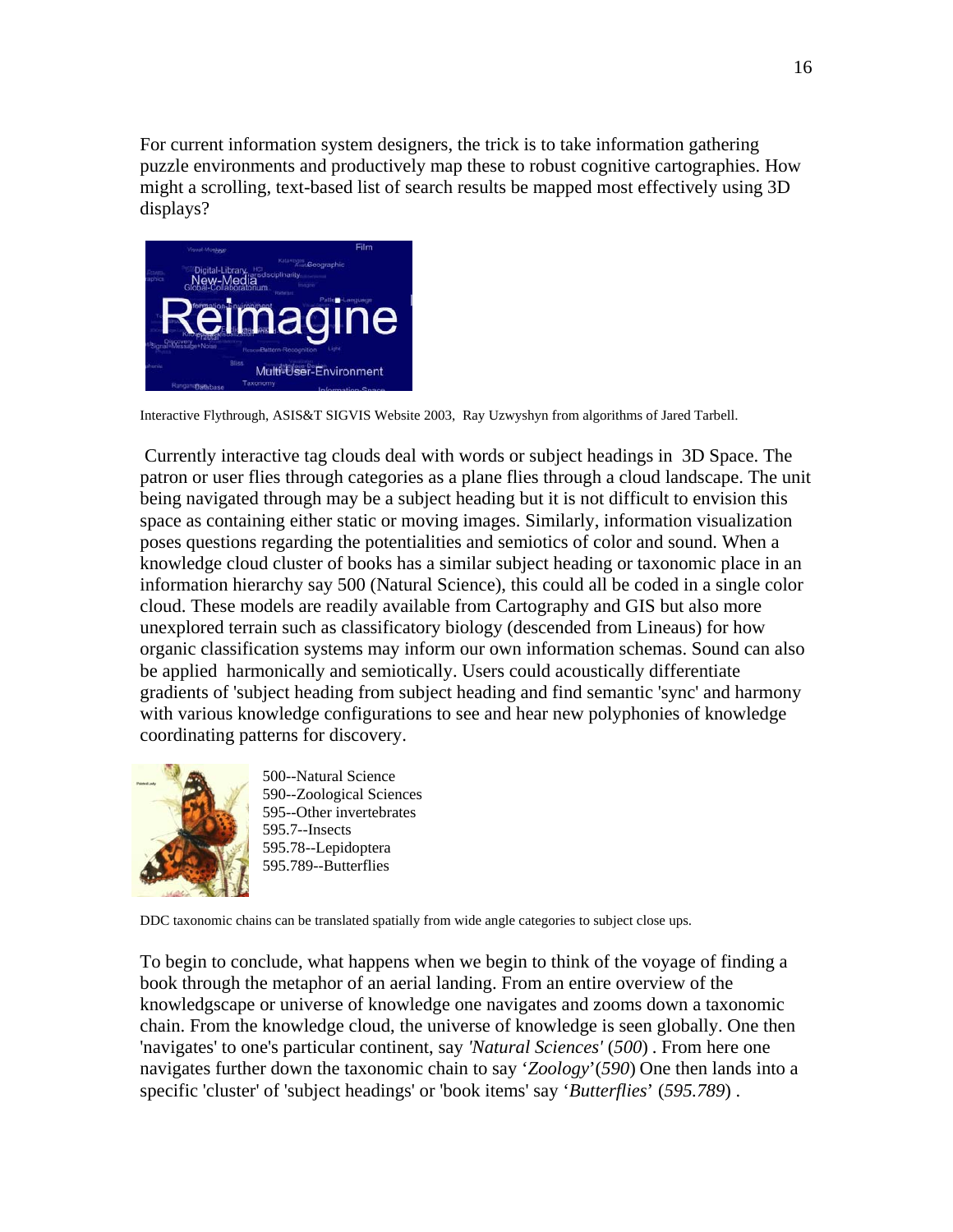

#### **Historical Catalog Paradigm Shifts**

3D environments visualized through the metaphor of a holodeck open the door to interesting challenges for future information systems. Most paradigms being commercialized today were paper ideas of researchers 50 years ago. These were realized as specialized projects by a few elite institutions twenty years back. Today many of these applications permeate our world. Others offer the seeds for information system development. Information visualization's future herald intriguing and compelling, naturally human angles on how future generations may interact with information, each other and our world.



Human Fetal Sonogram 2008, first trimester, approximately 6 weeks gestation.

### **Summary**

This section has introduced a few of the parameters and historical concerns of the growing field of information visualization. We began with a look at historical antecedents and early pioneers. From here we moved to an exploration of first phase information visualization focusing on early computer dialogue with information visualization. On a parallel path we explored information visualization research communities. Questions regarding the potential of information visualization were posed while glancing at information visualization's current renaissance and overlooked areas. Finally, a few new directions and possible futures for information visualization were examined. The field is growing. Large challenges loom and early research is ripe to be redeployed. We have included a brief bibliography for various sections discussed and encourage the reader to explore this terrain further. It remains vast and fertile.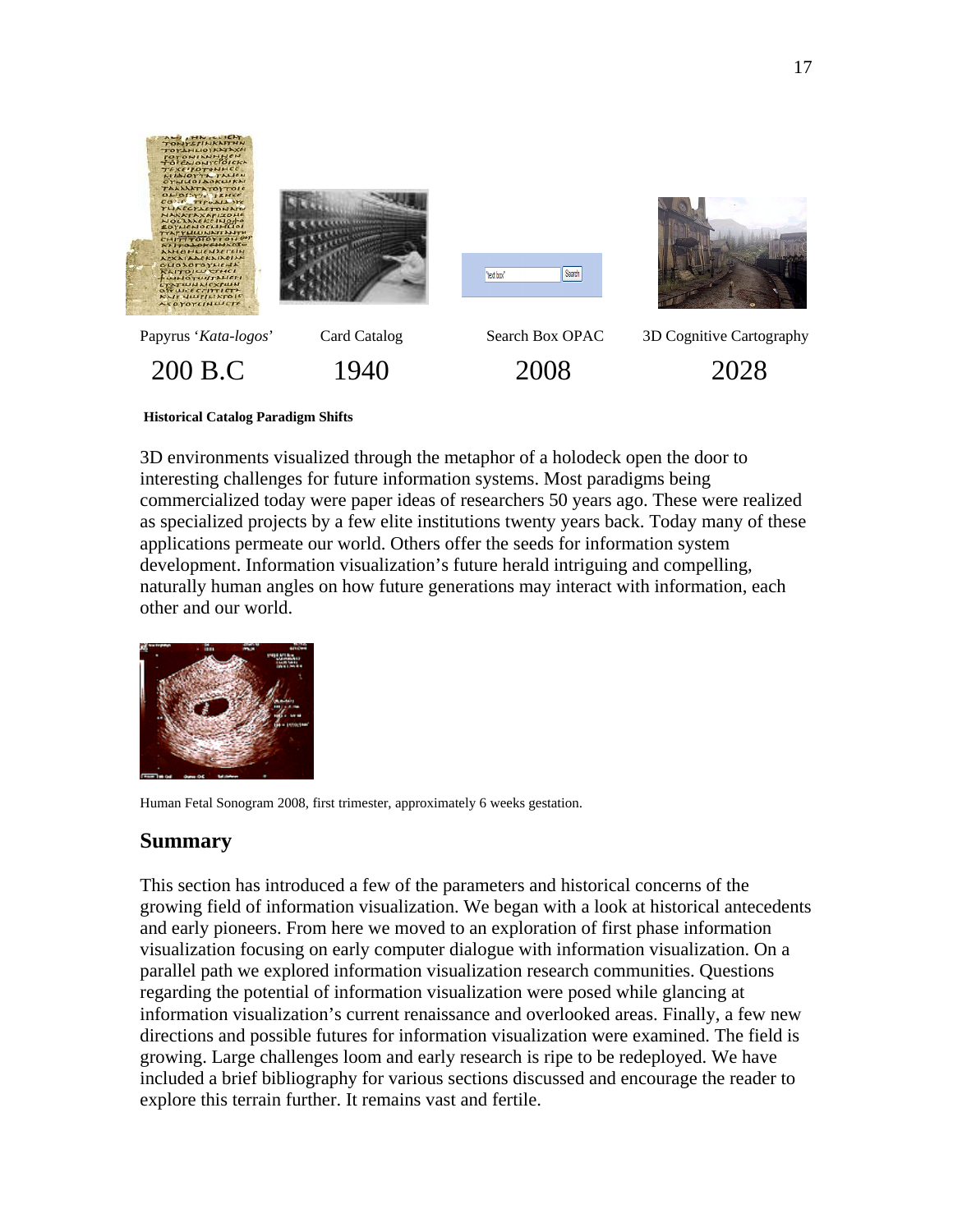#### **Bibliography**

Albers, Josef. *Interaction of Color*. Yale UP: New Haven, 2006.

Boole, George. *An Investigation of the Laws of Thought* (orig. 1854). Cosimo Classics, New York, 2007

American Society for Information Science and Technology Proceedings. "Colloquium on Search Result Visualization". *Information Realities: Shaping the Digital Future*. Austin, 2006.

**---. "**Information Visualization Panel: From Conceptual Theory to Digital Implementation*. Sparking Synergies: Bringing Research and Practice Toget*her, Charlotte, NC 2005.

---."Colloquium on Information Visualization: Highlights, Histories and Futures". *Managing and Enhancing Information*, Providence RI, 2004.

Arnheim, Rudolf. *Visual Thinking.* California: University of California Press, 2004.

Bertin, Jacques *Semiology of Graphics* . The University of Wisconsin Press, Madison, WI, 1983. Translated by William J. Berg.

Chion, Michel. *Audio-Vision*. Columbia UP: New York, 1994.

Cooper, Muriel. "Medalists: Inspiration: AIGA." AIGA| The Association of Professional Design. Retrieved February 2008. <http://www.aiga.org/content.cfm/medalist-murielcooper>

Descartes, Rene. Discourse on the Method. (Originally 1637) London: Oxford UP, 2006.

Engelbart. Douglas C. *Augmenting Human Intellect: A Conceptual Framework*. Summary Report AFOSR-3223 under Contract AF 49(638)-1024, SRI Project 3578 for Air Force Office of Scientific Research, Stanford Research Institute, Menlo Park, Ca., October 1962.

Engelbert, Douglas C. Austin Movie Map. Retrieved February 2008. [http://en.wikipedia.org/wiki/Aspen\\_Movie\\_Map](http://en.wikipedia.org/wiki/Aspen_Movie_Map)

Flash Forward Conference. <http://www.flashforwardconference.com/>

Hiltzik, Michael, D. *Dealers of Lightning: Xerox PARC and the Dawn of the Computer* Age. HarperCollins: New York, 1999.

Historic Information Visualization Flash Designers Web Addresses. Joshua Davis: <http://www.joshuadavis.com/>Jared Tarbell: <http://www.levitated.net/>An exploration of Computation Design. Yugo Nakamura:<http://yugop.com/> Erik Natzke:<http://jot.eriknatzke.com/>

Human-Computer Interaction Lab Website.<http://www.cs.umd.edu/hcil/> University of Maryland. 2006.

Gombrich, Ernst. *The Story of Art*. (16<sup>th</sup> Edition) New York: Phaidon, 1995.

Imagineers, The. *Walt Disney Imagineering: A Behind the Dreams Look*. New York: Hyperion, 1996.

Jakobson, Roman. "Closing Statements: Linguistics and Poetics" in Thomas A. Sebeok *Style in Language*. Cambridge, Mass: MIT Press, 1960. p. 350-377.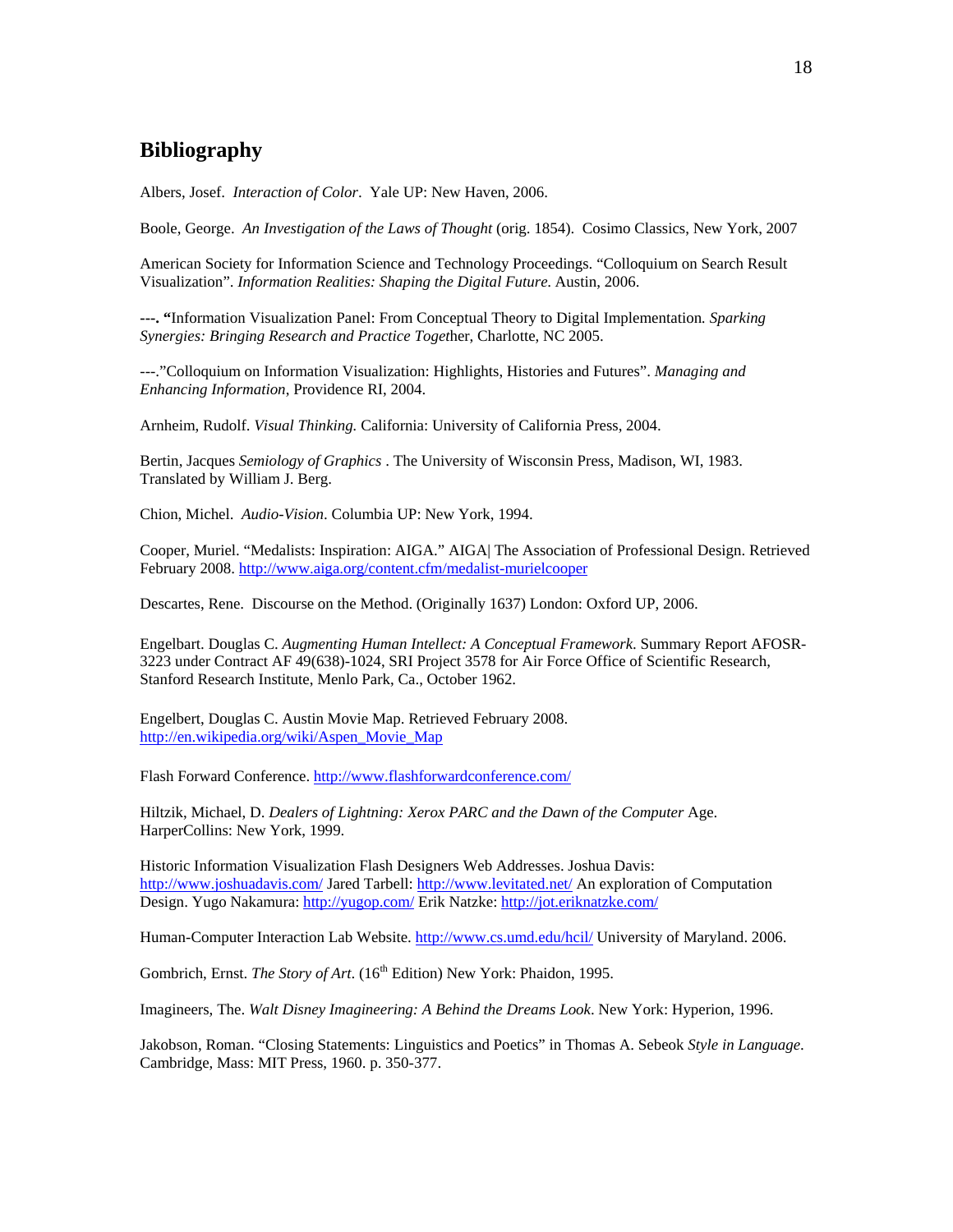Korfhage, Robert. "Bibliography on First Phase Information Visualization". <http://www.asis.org/SIG/SIGVIS/hostedMaterial/bibliography.pdf> (Originally Published 1997 in "Information Storage and Retrieval. New York: John Wiley and Sons, Retrieved April 20, 2008, ).

Lippman, Andrew, "Movie-maps: An application of the optical videodisc to computer graphics," *Proceedings of the 7th Annual Conference on Computer Graphics and Interactive Techniques*, Seattle, Washington, United States, 1980, pp. 32–42.

Maeda, John. *Design By Numbers*. forward by Paola Antonelli. Boston: MIT Press, 2001.

MIT Media Lab. Visible Language Workshop Publications List. 1973-1995. <http://vlw.www.media.mit.edu/groups/vlw/publications.html>

Nakamura, Yugo, Davis, Joshua, Dawes, Brendan et al. *New Masters of Flash*. London: Friends of Ed, 2003.

Norman, Donald. *Things That Make Us Smart: Defending Human Attributes in the Age of the Machine*. New York: Basic Books, 1994.

Mohl, Robert, *Cognitive space in the interactive movie map: an investigation of spatial learning in virtual environments*, Thesis Arch 1982 Ph.D., Massachusetts Institute of Technology.

Panofsky, Erwin. *Studies in Iconology: Humanistic Themes in the Art of the Renaissance*. New York: Harper & Row, 1972

Physical Language Workshop, MIT Media <http://plw.media.mit.edu/>

Shannon, Claude & Weaver, Warren. *The Mathematical Theory of Communication*. Urbana: U of Illinois Press, 1949.

Shneiderman, Ben. Papers of Dr. Ben Shneiderman. University of Maryland. April 20 1999[.http://www.cs.umd.edu/hcil/members/bshneiderman/umlpapers/](http://www.cs.umd.edu/hcil/members/bshneiderman/umlpapers/)

Shneiderman, Ben. *Craft of Information Visualization: Readings and Reflections*. New York: Morgan Kaufmann, 2003.

Small, David. "Case Study: A Virtual Environment for Genomic Data Visualization". *Proceedings of the Conference on Visualization '02*. Washington DC: IEEE Computer Society.

Special Interest Group in Visualization Images and Sound Website. <http://www.asis.org/SIG/SIGVIS/index.html>(Presentations, Articles, Bibliographies).

Stam, Robert*. New Vocabularies in Film Semiotics: Structuralism, Poststructuralism and Beyond.* New York: Routledge, 1992.

Tufte, Edward. *The Visual Display of Quantitative Information*, 2nd Edition, Cheshire, CT: Graphics Press. [1983].

Tufte, Edward R*. Envisioning Information*. Cheshire, CT: Graphics Press. (1990).

Uzwyshyn, Ray. "Multimedia Information Visualization*". Library High Tech*. Special Issues on 3D Information Visualization (ed. Brad Eden) 24:4 Winter 2006.

Von Ahn, Luis*. Human Computation* (Dissertation). Pittsburgh: Carnegie Mellon School of Computer Science, Dec 7, 2005.